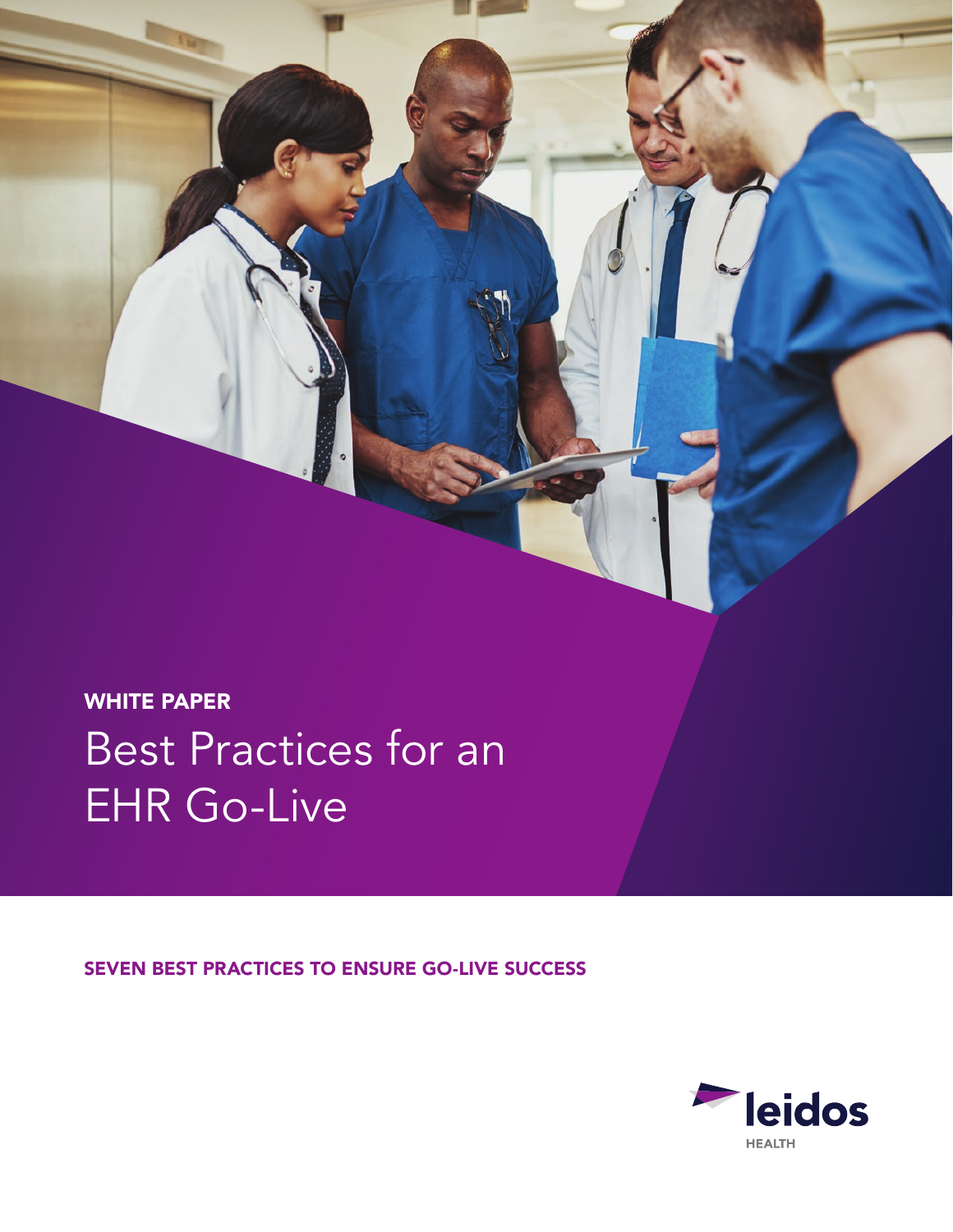# Best Practices for Going Live with EHR

The go-live event, which marks the launch of a new system such as Electronic Health Records (EHR), is a milestone in a hospital's IT modernization program. It is the culmination of significant investments of time, effort and money, and its success will be measured in staff adoption, impact on the finances and the value it brings to the patient. The consequence of an unsuccessful go-live is considerable.

To ensure that the go-live goes smoothly the U.S. Department of Health and Human Services [Health Resources & Services Administration](https://www.hrsa.gov/healthit/toolbox/RuralHealthITtoolbox/Selection/golive.html) recommends planning, testing, training and piloting the system before rolling out. "Preparation for go-live should cover all aspects of the implementation with adequate time allocated for becoming familiar with the new tasks and support resources available during the entire period," HRSA says. This includes testing to ensure all EHR builds are complete, that hardware, software and network interfaces are compatible, and that backup and downtime procedures are in place. This also includes time to ensure that staff is trained and on new applications and have access credentials.

But hospitals do not have to tackle the rollout alone. An experienced go-live team should be on-hand to facilitate the transition. As many as 300 people can be at a hospital for a couple of weeks to help smooth the implementation and push the adoption of the new technology. These are navigational experts in the specific EHR being implemented. Preparation for this support is very detailed and starts with understanding the current culture and attitude of the providers and clinical staff as it relates to moving to the new EHR. In addition, there needs to be an understanding of the logistics, schedule, and project coordination teams associated with the go-live project.

With so much on the line, it is crucial for hospitals to understand the process and make decisions about the level of autonomy that support teams and consultants will have. Planning and analysis should include:

- ► Headcount to start the go-live project
- ► Duration of the go-live project
- ► Budget, including expenses for the project.
- ► How to identify the Super Users and if they will be dedicated to go-live support or split their go-live support and patient care.

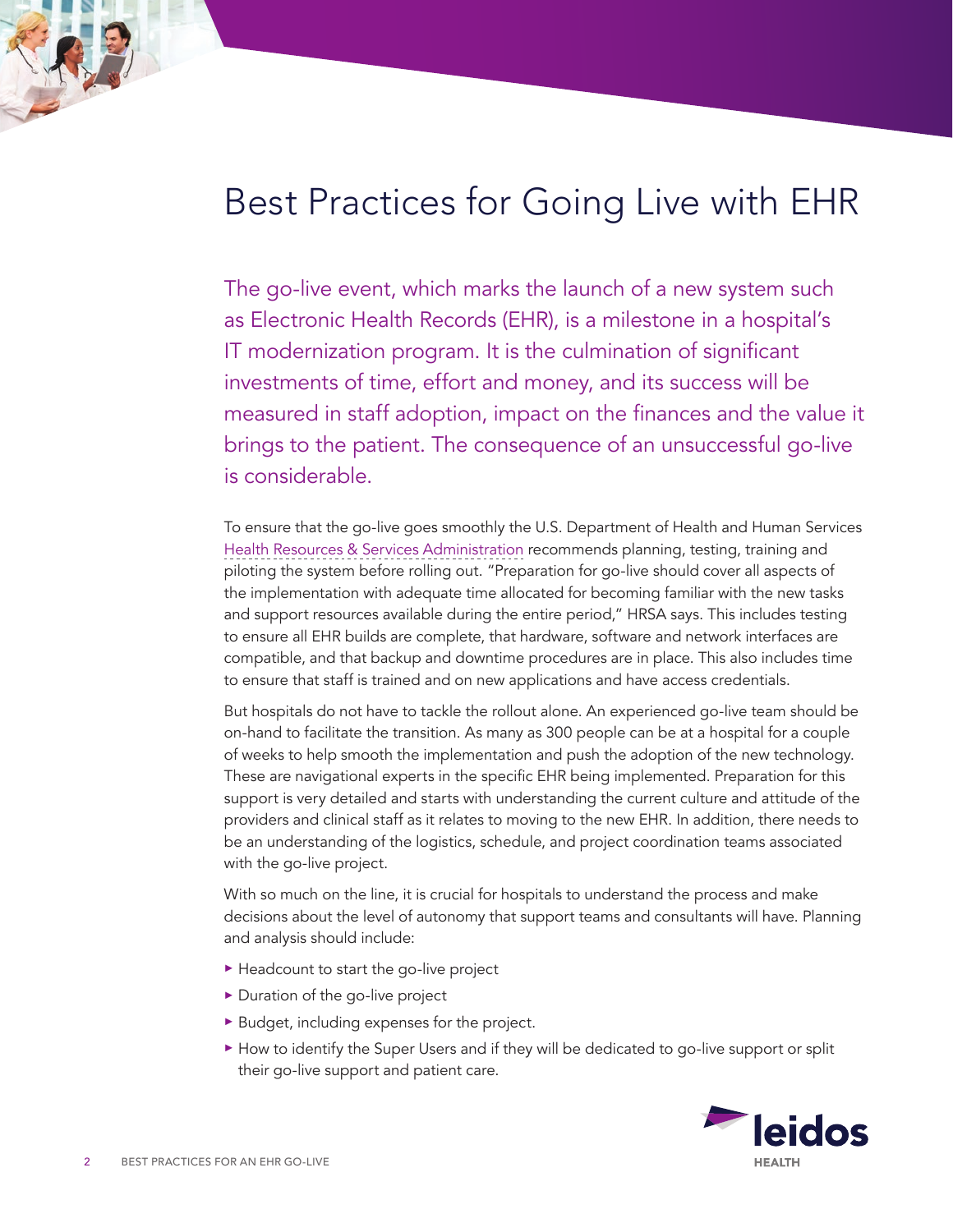Finally, before engaging a contractor to provide go-live support, the hospital must define what results it expects at the end of the day from the go-live team. The following best practices help hospital leaders achieve the most from a go-live engagement and ultimately lead to a more successful EHR roll-out.

## BEST PRACTICES 1: BUDGET FOR THE RIGHT PARTNER

It is important to set up a budget for go-live planning early in the process. Based on the number of end users being supported, go-live projects can range from a handful of resources to hundreds of support people. Whether the project requires a handful of people or hundreds, it is important to have a good estimate of expenses to keep costs under control. Having a single resource work one week performing inpatient support can average a total of \$6,500. Expenses average from \$1,300 to \$1,500 per resource, per week based on the market.

The possible range of cost associated with go-live support highlight the need to include some room in the budget for more resources. Budgeted capital can always be returned if unused, but it's harder to get more during the roll-out if money runs out. The company selected to provide go-live support should be able to assist in an estimated project cost.

When selecting a partner for go-live support, hospital leaders should understand that the lowest cost is not necessarily the way to choose a contractor. Partnering with a company that provides a low estimate up-front often results in cost overruns later, as well as in difficulties in recruiting and retaining critical support staff for the go-live date. Other considerations when selecting a go-live partner are to make sure the vendor has the capacity needed for the job and to make the selection sooner rather than later. This can improve the chances of a successful rollout. To receive accurate proposals and make the best choice of contractor, hospitals must provide potential bidders with a complete timetable and list of essential golive support activities—another reason to emphasize upfront planning.

#### BEST PRACTICES 2: FOCUS ON RESOURCE ALLOCATION AND SCHEDULING

Effective resource allocation requires knowing how much support staff is needed per hospital user. Many hospitals use a ratio of one support person for every two physicians, and one for every three or four other clinicians and non-clinical staff. Generally, more specialized jobs require greater technical support than routine administrative roles. Determining ratios and arriving at final figures requires analyzing where staff is working and what functions are being supported in each area. The size of the project will determine the lead time the golive vendor will need to properly prepare for the engagement. Usually, 30 days is needed for smaller projects, but 3 or 4 months is commonly required for larger go-live engagements that entail more than 100 resources.

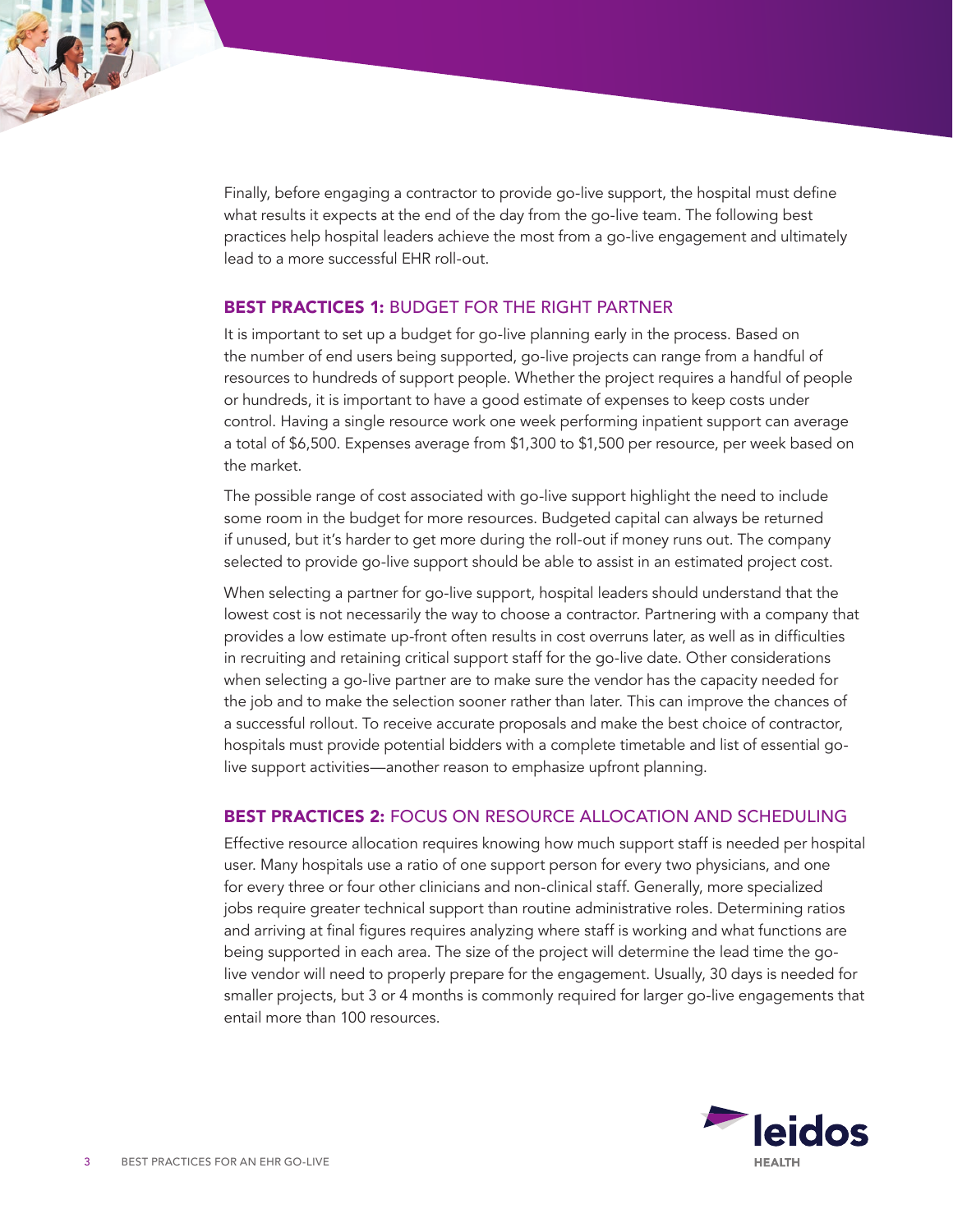A go-live event also can benefit from in-house help in the form of Super Users—clinical staff who have been pre-trained on the new applications to help instruct co-workers and drive adoption. Because of their regular job responsibilities, Super Users might not be available at all times. Administrators need to decide how these personnel will be dividing their time between their regular jobs and go-live support. But they can continue to be a valuable resource for support and instruction after temporary go-live support team has completed their work.

Resource allocation also requires prior planning. This activity includes application vendor resources, Super Users, contractor staff, and administrators. Specifically, hospital leaders need to understand how these resources provide the appropriate support to the appropriate areas. For example, the Emergency Department is fast-paced and high demand, and might have less time for training, so will require more support. Scheduling and allocating resources in advance can help organizations know that the right coverage is available for a successful go-live.



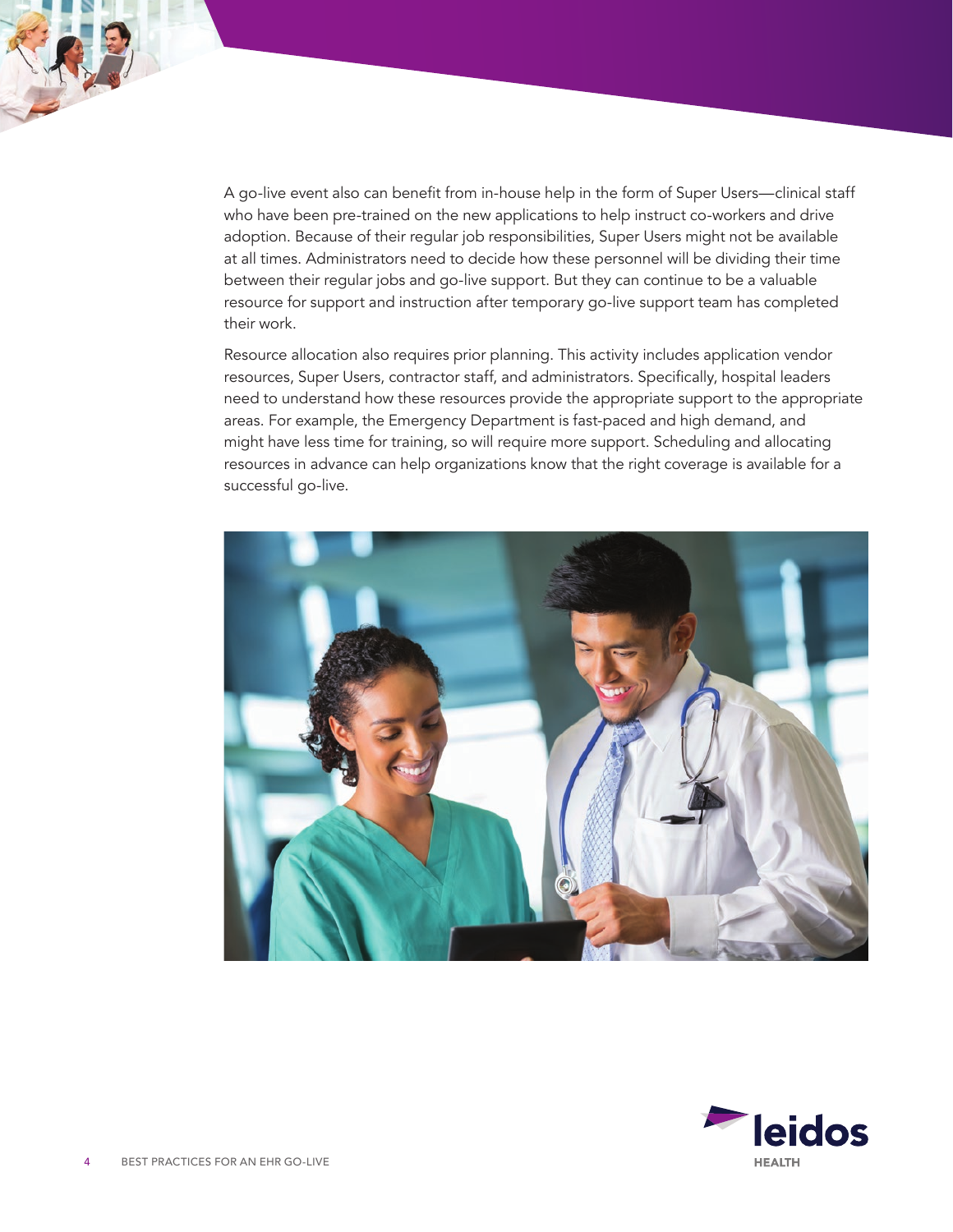## Pre-Go-Live Activities

If there is one certainty in any go-live event, it is that everyone will have to anticipate challenges. So hospitals must prepare before the go-live date. The following established best practices can help:

### BEST PRACTICES 3: PLAN, TRAIN AND COMMUNICATE

The right partner with good project management skills can help with planning and scheduling, communication and training. Setting priorities is critical for scheduling. If some EHR systems do not allow a physician to work before completing training, they must be identified so they can receive needed training before the go-live. Using an online system for scheduling rather than spreadsheets can be more flexible and efficient for everyone involved.

Vendor personnel working on the launch will also have to be trained on the hospitals' workflow, processes and environment. These vary from one organization to another, and training should be done as early as possible so it can be completed before the go-live begins.

By the go-live date, all users who have not successfully completed training should be identified and plans made to complete their training. Most clinical personnel will start to become proficient with a new system only after they have used it several times under guidance from the go-live support team.

#### Align the Right Players

Hospitals should designate a project leader who will be communicating with all stakeholders. This person will be the liaison between C-level executives and tactical project leads. This will enable coordination between stakeholders so that the hospital, vendors and contractors can have the people in place to ensure the needed level of support is present for clinical, operational and administrative functions.

Coordination also will be needed to support on-boarding prior to the go-live date. This will ensure that all requirements are met, such as needed immunizations and certifications for persons working in medical environments. Addressing this in advance can help avoid unnecessary delays in putting go-live support in place.

#### Optimistic and Realistic Communication

Hospitals must plan to communicate effectively not only with internal staff, but also with the public. Internally, there should be clear lines of communication and responsibility. In both internal and public communications the tone of the message should be positive but realistic. Don't paint too rosy a picture. Instead communicate the goals of the EHR implementation and

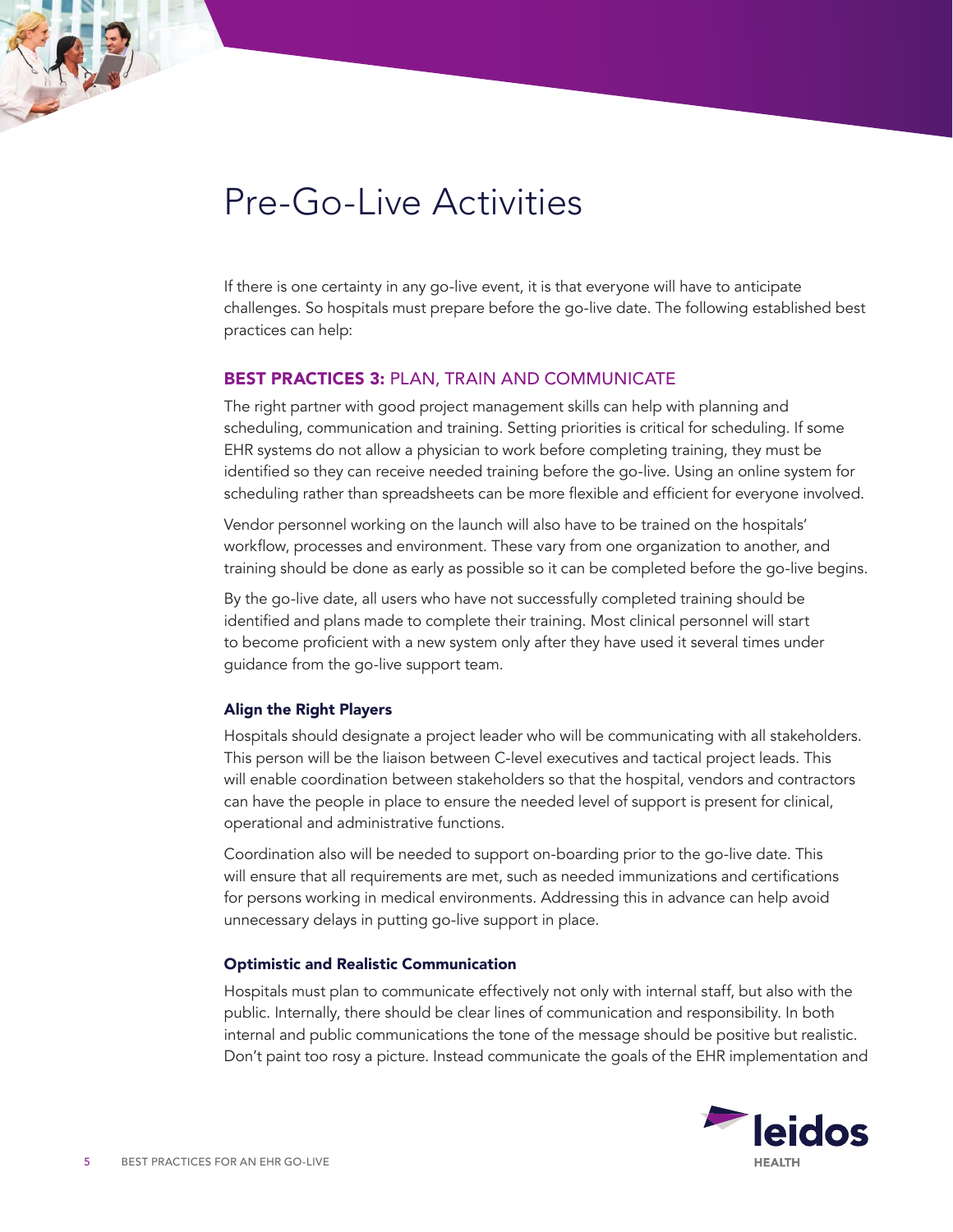

The public, who are the hospital's customers, should also be informed of the plans and progress. This can include automated messages and notifying patients when confirming appointments that there are going to be extra people on hospital floors during the transition as part of an improvement program.

#### BEST PRACTICES 4: PRACTICE, SCHEDULE AND PERFORM DUE DILIGENCE

It's important to perform a technical dress rehearsal before the go-live date, allowing clinicians to try the system before it is used with real patients. A scaled-back clinical schedule in the first weeks of the rollout can also help things run more smoothly. A 50-percent schedule reduction can go a long way toward easing the stress of the rollout.

Access management should also begin before the go-live date. Authorizations, identity proofing when necessary, and credential provisioning should be done early enough so access can be tested before the go-live. This can reduce the number of help desk requests when the new EHR system becomes live.

Lastly, make sure that all client software is installed properly, works properly and that all hardware is configured properly before training begins. And don't forget security, which is absolutely essential in an EHR system. Change all default passwords on servers or network equipment, and make sure users do not share passwords and credentials.

## BEST PRACTICES 5: WELL-DEFINED ESCALATION PLAN AND QUICK REFERENCE WORKFLOW CHANGES

Some problems will inevitably be found during rollout, and plans must be made and communicated for escalating help requests when a problem is beyond the ability of a go-live team member to address it. A well-defined escalation plan speeds up fixes and reduces frustration.

Another good tip is to conduct resolution planning, which includes a specified procedure for identifying and addressing hardware and software issues, and identifying personnel responsible for each kind of problem. Information on fixes for known issues should also be disseminated as they are identified, so fewer problems have to be escalated. This information should include system changes made as problems are discovered and addressed.

#### BEST PRACTICE 6: LEADERSHIP FROM ABOVE

When approaching a go-live, leadership support is essential. Go-lives are about instituting change, and change is hard. A successful go-live is ultimately defined by the acceptance of

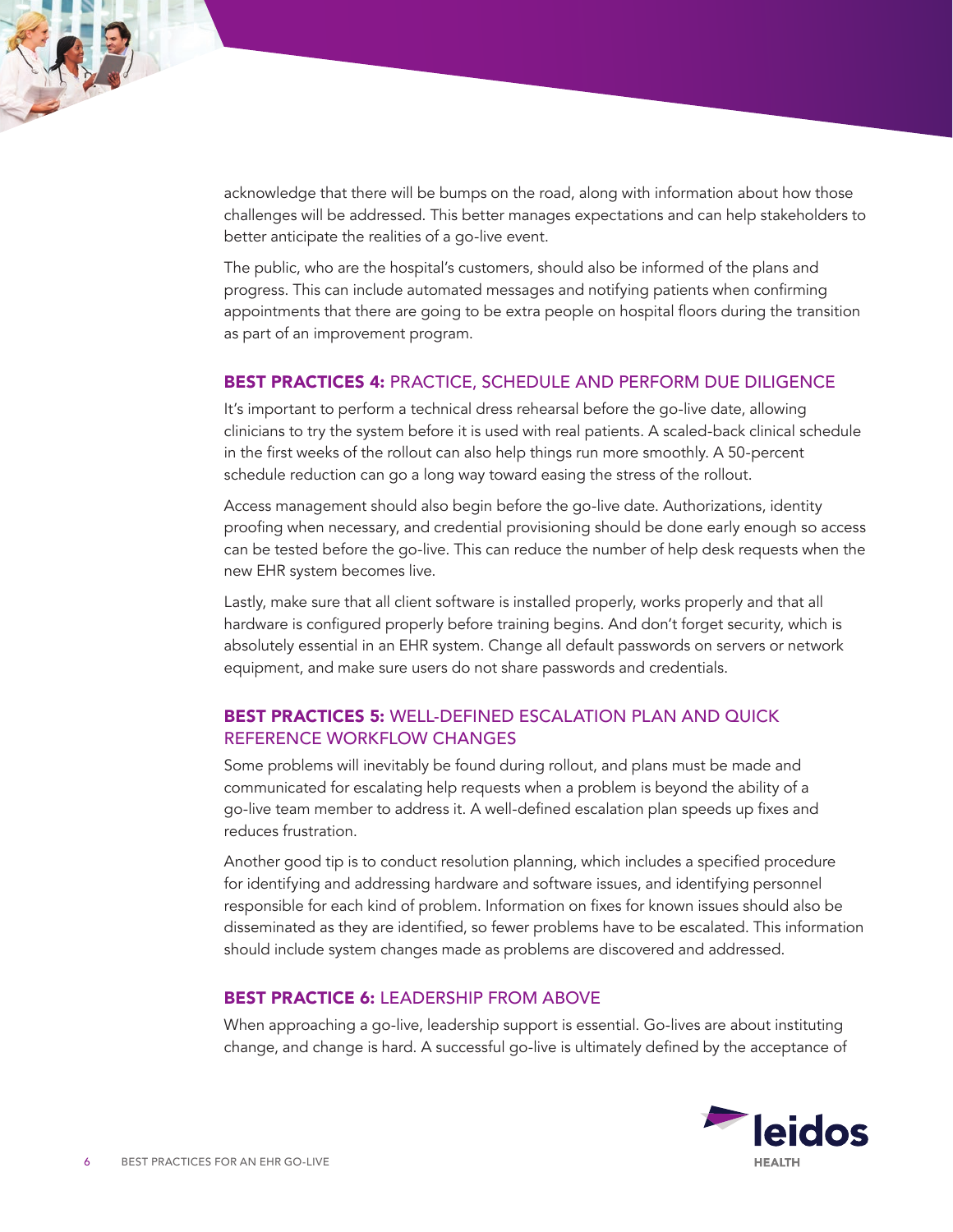

Leadership should make it clear to staff that go-live teams are there to help them navigate the system, to help them bridge gaps between the old workflow and the new EHR, and to help keep the focus on patient care during the process.

## **BEST PRACTICE 7: ADDRESS CHALLENGING WORKFLOWS**

Not all workflows are alike. In a healthcare environment, there are some that are more sensitive and complex than others and some that are critical to the health and well-being of patients. These will differ in each hospital, but high-impact processes must be identified well in advance of the go-live date to ensure adequate planning and training. These high-impact processes include:



Blood Banks: Easy to overlook, this is an area on which lives depend. It should be addressed early and thoroughly.

Medication Reconciliation: It is critical for hospitals to know and keep track of medications each patient is taking, both before admittance and those prescribed by the hospital staff. Hospitals need to determine well before the go-live date who has the final word in reconciling medications, where this data is housed and how access is managed.

Patient Movement: Patients can move throughout the hospital during a stay for different procedures. Tracking this movement can be challenging but is essential for ensuring proper care and efficient hospital operations. If a patient in the emergency department is taken to radiology, a process is needed to ensure that the ER bed isn't filled while the patient is being x-rayed. The go-live team should have an office resource to assist with tracking patient movements.



**Level of Care:** This workflow entails the changes in service a patent receives during a stay. A patient coming in through the emergency room and moving to the intensive care unit (ICU) or a medical floor is receiving different levels of care. It is important to correctly document these stages for medical and administrative reasons as well as for billing.



**Patient Transport:** This covers how patients are physically moved through the system and is related to patient movement and level of care. Staff moving patients must be trained on new systems.



Phases of Care: This covers the phases of the care from admission to end of service, including the length of stay that is related to the initial diagnosis. This can be challenging to learn and can require extra training.

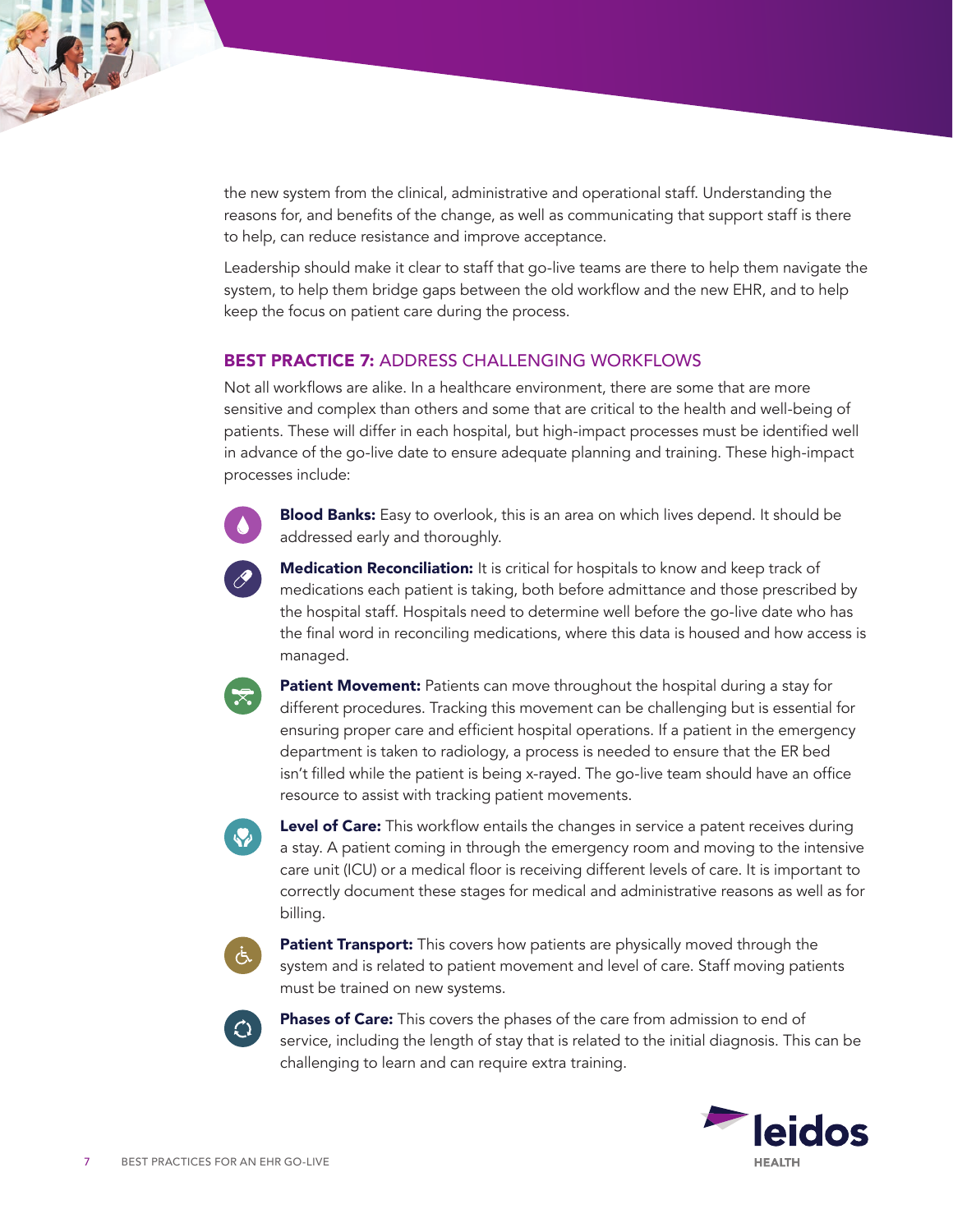Anti-Coagulation & Dialysis: These blood-related services are complex in nature, critical to patent survival, and require precise and specific documentation that will be included in the EHR. Attention must be given to this during training.



Discharge to Other Facilities: Moving patients to post-hospital services such as a skilled nursing facility can be complex. Go-live teams must be familiar with the discharge process ahead of time.



Code Blue and all code activations: Special attention should be given to emergency response. This includes documenting activities and patient focus.



**Downtime:** What to do if the computer goes down? Procedures should be documented in advance, with copies on every floor and office.



Code status: Patient status, such as Do Not Resuscitate (DNR) orders and the level extraordinary efforts approved to prolong life, are critical to patient care and must be documented in new systems.



Patient Confidentiality-The Health Insurance Portability and Accountability Act (HIPAA): Special attention should be given to understanding and maintaining patient confidentiality and how it will be ensured in the new system.

Understanding the level of detail necessary in planning a successful go-live can help hospitals and clinics successfully implement new applications with a minimum of disruption. The result will be achieving your desired outcome and providing the best patient care.

## **CONCLUSION**

The go-live event marks the launch of a new system such as an EHR, and with the proper preparation this milestone in a hospital's IT modernization program can result in total adoption. The key to implementing the best practices is to understand the importance of partnering with an effective go-live team.

The go-live is the culmination of significant investments of time, effort and money, and its success will ultimately be measured in improved patient focus. To ensure that the go-live goes smoothly, planning, testing, training and due diligence before rolling-out the new EHR is essential for hospitals to perform.

The tasks can appear daunting but by budgeting appropriately, properly allocating resources, effectively training and communicating, establishing escalation plans and addressing challenging workflows with visible leadership support hospitals can take great strides in ensuring they have a successful EHR go-live event.